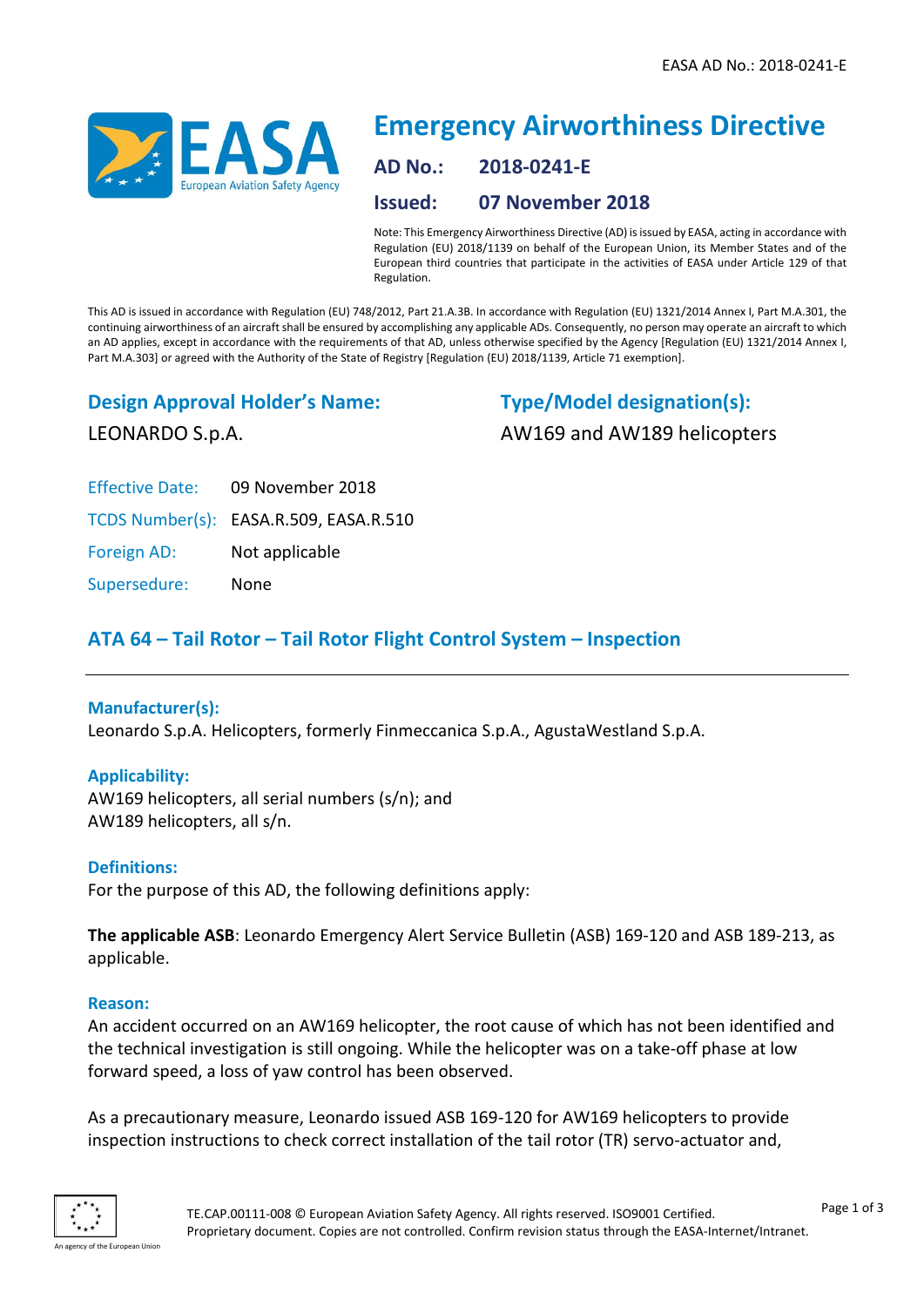subsequently, ASB 189-213 with the same instructions for AW189 helicopters, since these have a TR flight control system of similar design to AW169 helicopters.

The incorrect installation of the TR servo-actuator, if not detected and corrected, depending on the flight condition, could possibly result in loss of control of the helicopter.

For the reason described above, this AD requires a one-time visual inspection of the TR servo-actuator installation and, depending on findings, accomplishment of applicable corrective action(s). This AD also requires reporting of inspection results to Leonardo.

This AD is considered to be an interim action and further AD action may follow.

## **Required Action(s) and Compliance Time(s):**

Required as indicated, unless accomplished previously:

## **Inspection**:

(1) Within 5 flight hours or 24 hours, whichever occurs first after the effective date of this AD, visually inspect the TR servo-actuator installation in accordance with the instructions of the applicable ASB.

## **Corrective Action(s)**:

- (2) If, during the inspection as required by paragraph (1) of this AD, any damage or other finding is identified, before next flight, contact Leonardo for approved instructions and accomplish those instructions accordingly.
- (3) If, during the inspection as required by paragraph (1) of this AD, no damage or other finding is identified, or following corrective action(s) as required by paragraph (2) of this AD, as applicable, before next flight, apply a paint mark on the nut from the rod end to the hinge bracket element in accordance with the instructions of the applicable ASB.

## **Reporting:**

(4) Within 7 days after the inspection as required by paragraph (1) of this AD, where no damage or other finding is identified, report the inspection results to Leonardo.

## **Ref. Publications:**

Leonardo S.p.A. Emergency ASB 169-120 original issue dated 05 November 2018.

Leonardo S.p.A. Emergency ASB 189-213 original issue dated 06 November 2018.

The use of later approved revisions of the above-mentioned documents is acceptable for compliance with the requirements of this AD.

#### **Remarks:**

1. If requested and appropriately substantiated, EASA can approve Alternative Methods of Compliance for this AD.